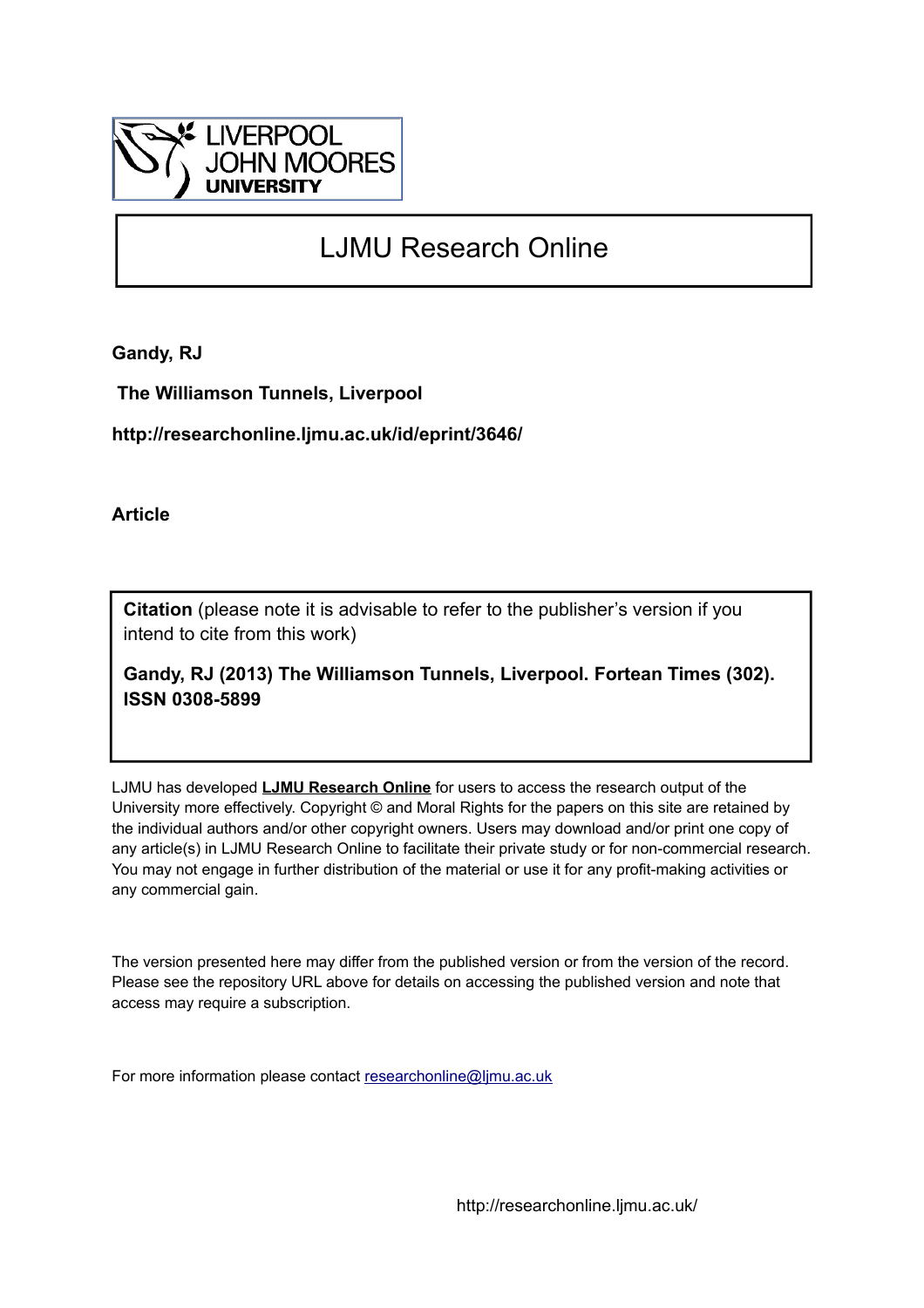#### **Fortean Traveller Article about Williamson Tunnels**

#### **TITLE TBC**

#### **Rob Gandy**

## **Introduction**

Fortean travellers are usually an intrepid lot, venturing across the globe to places like Santorini and Cambodia in search of the weird and the wonderful. Not me. Wielding my travel pass I crossed the River Mersey from the Wirral peninsula to Liverpool to visit a hidden gem tucked away behind Liverpool University. A 10-15 minute walk up Brownlow Hill from the famous Adelphi Hotel takes you past the Liverpool Metropolitan Cathedral (known locally as "Paddy's Wigwam" because of its Catholic congregation of primarily Irish descent and its general resemblance to a Native American teepee) and the Victoria Building of Liverpool University which inspired the term "Red brick university" (because it was made with red bricks!). At the very top of Brownlow Hill there is a major road junction, but the road opposite is comparatively minor. This is Smithdown Lane, where set back behind some new houses opposite the police station you will find the Williamson Tunnels Heritage Centre.

Liverpool is one of the top tourist venues for people from the UK and abroad<sup>1,2</sup> who come for music, theatre, history and sport. Yet few of them realise that very near to the city centre is a subterranean world with a fascinating history. Opened in 2002, the Heritage Centre is run by the Joseph Williamson Society<sup>3</sup> (JWS) and is the entrance to the only publicly accessible passageways which have been excavated from a huge and elaborate underground labyrinth of tunnels, chambers and passageways, created by the wealthy businessman and philanthropist Joseph Williamson in the early 19<sup>th</sup> Century. For a modest entrance fee you get a 40 minute guided tour, with (essential!) hard hat, which takes you through a circular route of a section of the network, with exhibits and displays which depict the life and times of that period and the man himself. The range of information and stories that relate to Williamson and the tunnels is so great that different guides can provide different emphases around the main script (for example, social versus construction aspects) and so people who revisit find that they may get plenty of new, additional insights.

What is important to note is that knowledge about the tunnels is continually evolving as new research and excavations are undertaken. The area covered by the tunnels is roughly that bounded by Paddington in the North, Grinfield Street in the South, Overton Street in the East, and Smithdown Lane (but possibly Old Crown Street) in the West; approximately 440 yards by 330 yards. The maximum depth below ground level for any of the tunnels is about 60 feet. The JWS estimates that less than 10% of the whole system is currently known for certain, and less than 5% is accessible. Other excavations are currently being undertaken in Mason Street and Paddington by The Friends of the Williamson Tunnels, which is a separate organisation to the JWS. The two work alongside one another to protect the Williamson legacy.

## **Geography and History**

Edge Hill is part of a North-South sandstone ridge about 1.5 miles from the River Mersey, which is surrounded by boulder clay. From the  $18<sup>th</sup>$  Century it was looked after by the West Derby Wastelands Commission (WDWC), and as this name suggests it was poor ground with significant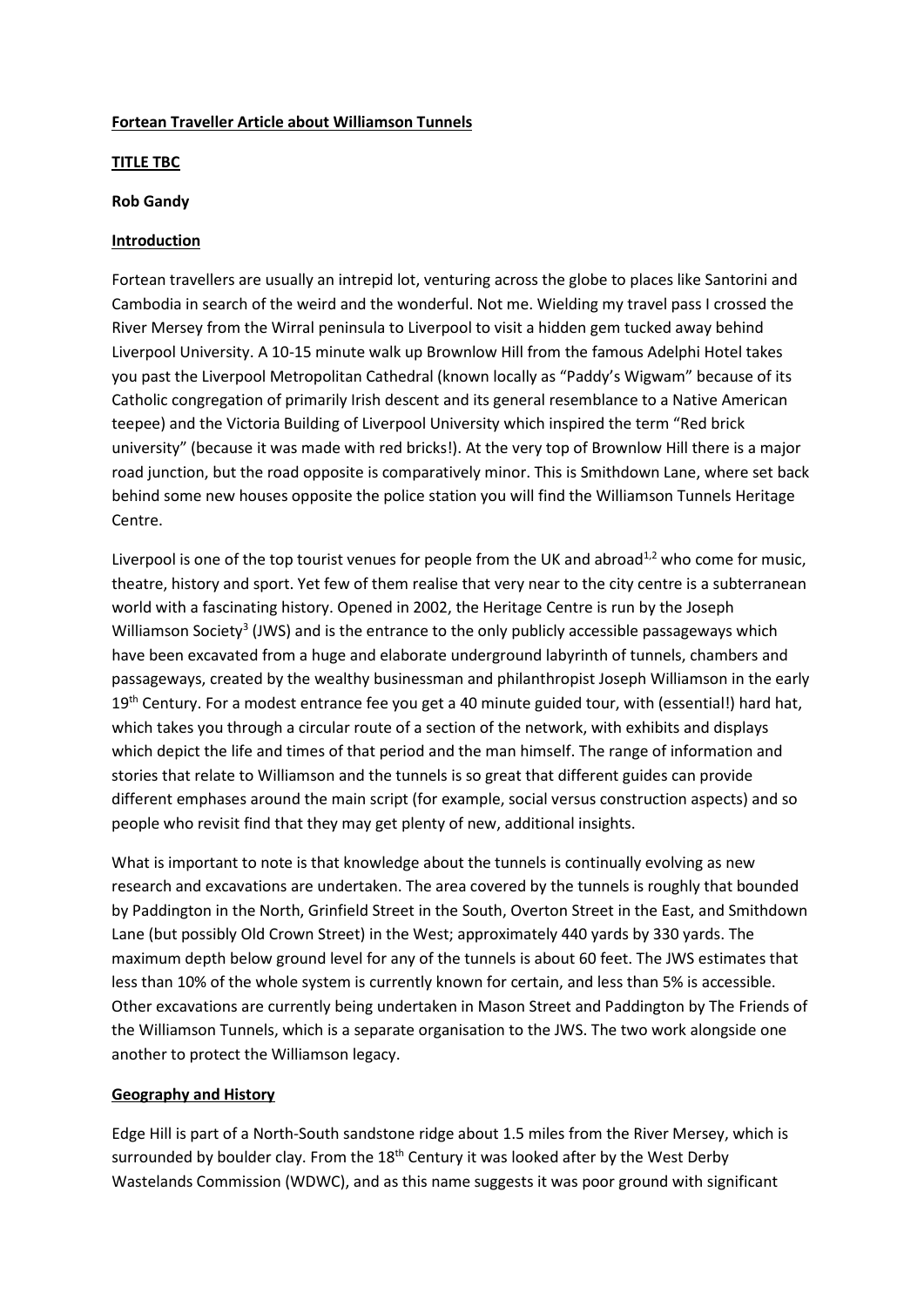marshland, parts of which flooded in winter to a depth of over 3 feet. Because it was common land people could help themselves to the sandstone, and so as Liverpool developed the demand for the sandstone for building purposes increased. It is now argued this resulted in wildcat sandstone slot quarries providing dimension stone for some of the grand buildings of the expanding and rich mercantile city. Williamson saw an opportunity to develop land on the hill by building a system of arches that covered the slots and then provided the foundation for urban housing. Therefore the tunnels are not actually tunnels, in the sense of being dug directly into the ground, but examples of the earliest and most profitable forms of quarry restorations<sup>4</sup>. Because some of the slots were so deep Williamson was forced to build multiple (support) arches above one another.

Williamson acquired his estate in 1806 and almost immediately started developments, building houses which covered many streets, primarily for rent, until 1840. There is no record of his ever employing an architect or engineer and so it is understood that he designed and managed the building of all the houses himself. Their design was somewhat bizarre<sup>5</sup> but none now exist. The underground complex included cellars for some of the houses and a range of chambers. His eccentricity earned him the nickname "The Mole of Edge Hill".

Following the Napoleonic wars there were huge numbers of de-mobbed soldiers returning home to swell the ranks of the poor and unemployed of Liverpool. Williamson employed hundreds of these men to build his tunnels and houses. When work dipped, rather than lay off workers, he required them to undertake tasks which served no useful purpose so he could pay them for putting in effort. These included pumping water (to run away), turning a grindstone (with nothing to grind) and moving stones. When there were insufficient locally-made bricks available, he got two teams of bricklayers to each dig a hole; he then got them to fill in the other team's hole. Maybe he inspired Keynes<sup>6</sup>?

In the early 1830s it was decided to drive a tunnel from Edge Hill station, the then terminus for the Liverpool-Manchester Railway, through to what became Lime Street station. The railway navvies were digging 12 metres below ground when a large hole appeared in the tunnel floor. Seeing dark figures moving, they thought that they had broken through to the Underworld and disturbed the Devil, and so they fled. In fact they had broken into one of Williamson's active tunnels. The upshot was that George Stephenson (of "The Rocket" fame<sup>7</sup>), who was responsible for the project, was so impressed with the workmanship in the tunnels that he employed some of Williamson's men on the remainder of the railway tunnel<sup>5</sup>.

Following Williamson's death in 1840 much of his property was taken over by the Army. The 1860s saw important general sewers developments in Liverpool, but prior to this the residents of the houses in Edge Hill, which was by then a densely populated district, seemed content to have the drains of their privies and water-closets carried directly into the tunnels situated beneath their homes, together with other household detritus. Given the capacities of the tunnels it took time before they filled, and in 1867 the Liverpool Medical Officer of Health brought the health hazards, and the "abominable smells", to the attention of the city's Health Committee for action<sup>8,9</sup>. This resulted in Liverpool City Council and the WDWC filling up the tunnels with ash, demolition rubble and other inert materials, to make them safe, cover the filth and remove access. In the 1880s the extension of the Edge Hill railway tunnel into a 4-track cutting meant further waste was put in the tunnels, followed either side of WWI with more demolition rubble from slum clearance. In the 1950s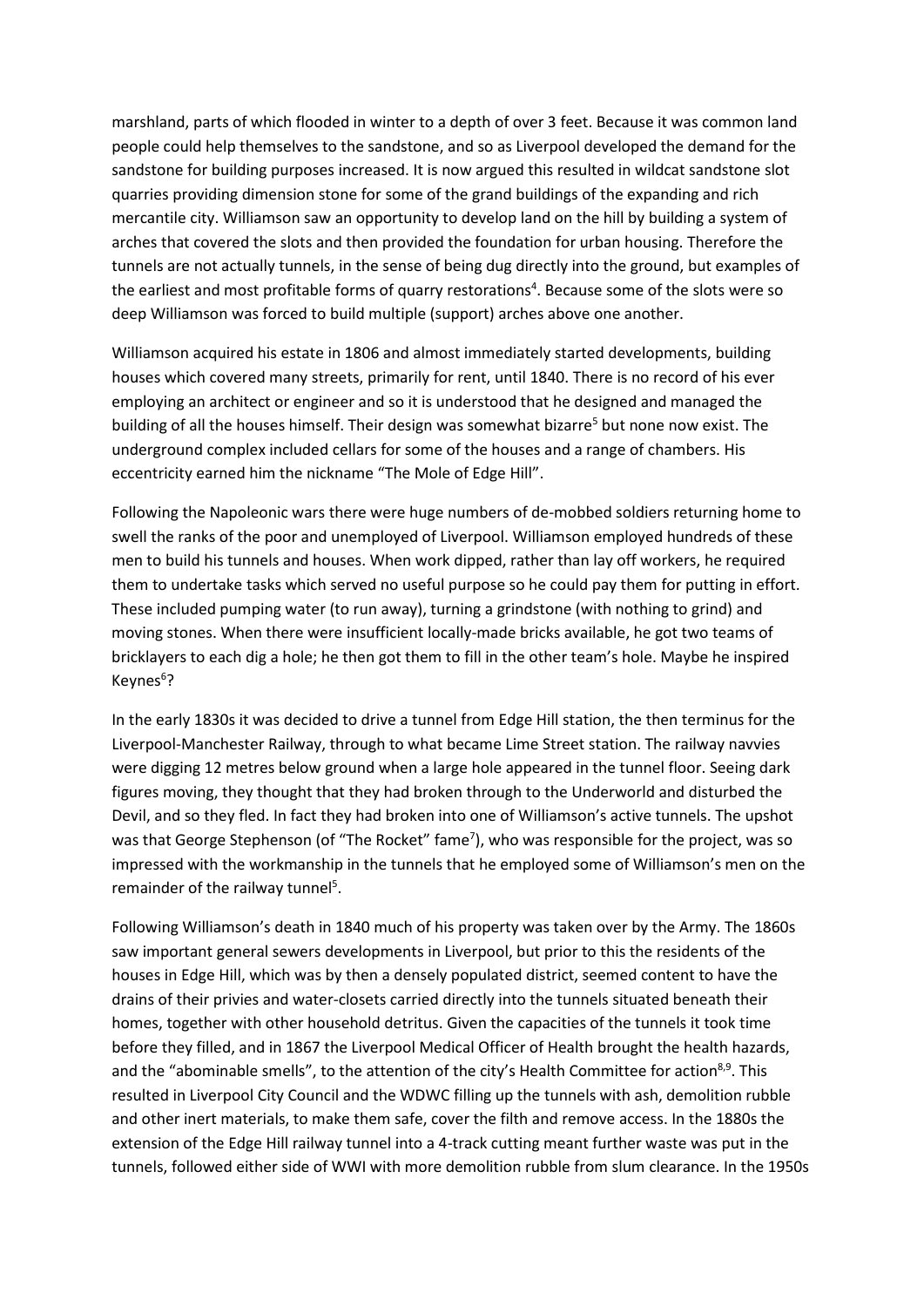blitz rubble from WWII and further slum clearance was added. The tunnels had evidently become a waste management version of Dr Who's TARDIS.

Interest in the tunnels resurrected in the 1990s with the founding of the JWS, and there are now good links with the City Council Planning Department and various university and professional archaeological organisations to ensure proper surveys are undertaken when new tracts are discovered, for example during housing development.

## **Joseph Williamson**

Comparatively little is known about Williamson, but recent research indicates that he was born in Yorkshire in 1769. He arrived in Liverpool at the age of 11 or 12 and went to work for Mr Tate, a tobacco merchant family. He was successful and progressed through the company, as well as being a merchant in his own right. He married Elizabeth Tate, the boss's daughter in 1802. The story goes that straight after the ceremony Williamson sent his new wife home whilst he went riding with the Liverpool Hunt. When someone commented that he looked particularly well-dressed he replied that "A man should look smart on his wedding day!" Responding to a query about his wife's whereabouts he stated "She's at home, to be sure, where all good wives ought to be – getting ready her husband's dinner"<sup>5</sup>. Clearly this was before Women's Lib!

There is some mystery and conjecture about events just before the turn of the century, when he is thought to have been tipped off by the notorious Banastre Tarleton $^{10}$ , MP for Liverpool, that the United States was about to introduce an embargo or trade tariff on certain goods, probably tobacco. Whatever the detail, Williamson appears to have "made a killing", so that he was able to purchase the Tate tobacco business in 1803 from his brother-in-law. When he retired at the age of 49 years his wealth was £450,000 – the equivalent of nearly £30 million today.

The main source about Williamson is Stonehouse<sup>5</sup>, but the veracity of some details are open to question, given limited corroborative evidence. What cannot be denied is that he was a beneficent and peculiar philanthropist.

## **Tunnels**

There are a number of tunnels and features relating to the Heritage Centre's public tour. Most of their names are modern, attributed by the JWS:

**The Corner Tunnel:** This was one of two tunnels visible above ground in the corner of the stable yard. Excavation established that other Williamson tunnels lay beneath the surface.

**The Pit:** This is 30 feet high but was previously filled to within 8 feet of the roof with ash and demolition rubble which had been tipped thereto bury organic material, which had been dumped from the cellar of the house above via a chute on the east wall.

**Biddulph's Cellar:** This served one of Williamson's houses, but by the end of the 19<sup>th</sup> Century the house and cellar were part of Biddulph's confectionary works. This was a rich source of period jam jars and sweet jar lids.

**The Pyramid Tunnel:** This was given its name due to the striking similarity between its shape and the Grand Gallery in the Great Pyramid of Cheops at Giza.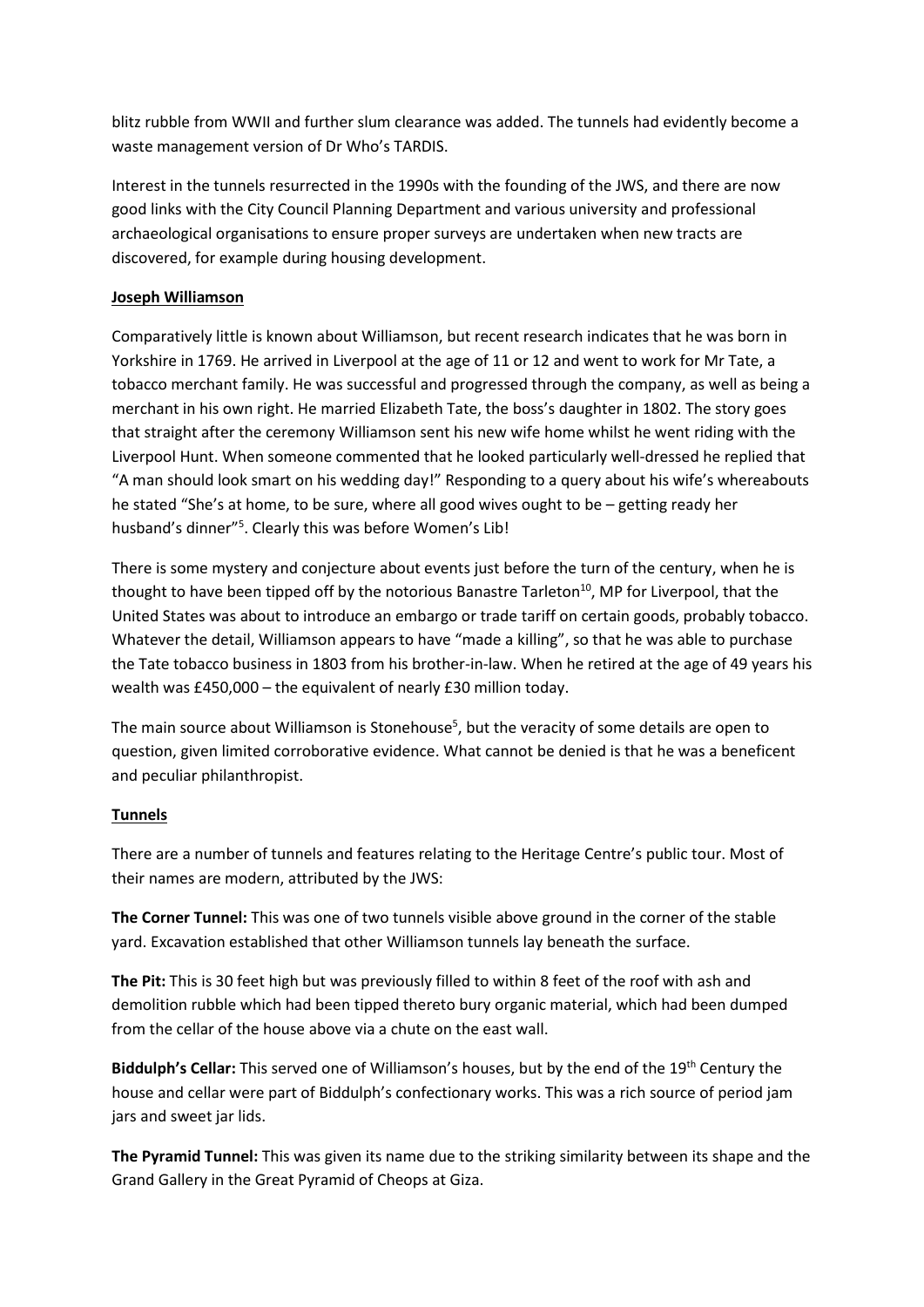**Double Tunnel:** This was one of the few remains that was visible above ground. It was so named because it consists of an arch within an arch. More recent excavations revealed the remains of a third arch, which had collapsed upon itself many years before.

**Kebab Tunnel:** This was penetrated by two boreholes during the construction of student accommodation above in 1999. Concrete poured into these holes to form foundation piles leaked over the ash and rubble infill forming a layer 12 inches thick. Following excavation of the infill and removal of much concrete, one of the two piles was left looking like kebab meat rotating on a spit!

**Link Tunnel:** This was constructed in 2001 to connect the Kebab and Double Tunnels and form a circular route for public tour.

In addition, work is currently taking place on the **Triple Decker (North)**, which is only triple for part of its length. It was rediscovered in 2003 during exploratory work to find the **Great Tunnel** which lies beneath Magnet Kitchen's warehouse on Mason Street, and is believed to be one of Williamson's largest constructions with a span of 50 feet. The name "Great Tunnel" was first used in the 1850s, and plans drawn up by the Army in the early 20<sup>th</sup> Century suggest that it was partially if not wholly collapsed and filled in. A feature known as **The Banqueting Hall** is not accessible to the public. A local video in the 1980s caused confusion by implying that Williamson held a banquet underground in this room, when records<sup>4</sup> are clear that it took place in his house, but the name stuck. Finally, the **Well Tunnel** is visible, but it is not strictly a tunnel as it consists of three vaulted chambers, with the name arising from the arched niche in the sandstone block wall being reminiscent of a well.

There are primarily three main types of tunnel construction: brick; sandstone blocks; and a composite of brick and sandstone blocks. The commonest used was brick, which were hand-made locally using boulder clay. Only one section has sandstone above, below and to the sides.

#### **Events**

The Heritage Centre hosts a range of events on an occasional basis, involving music, theatre, and poetry & book readings. The horror authors James Herbert and Ramsey Campbell were there in "Terror in the Tunnels" as part of Liverpool's "In Other Words" literary festival in April 201311. At Christmas there are special decorations, and yes some people have organised ghost tours.

It would be reasonable to assume that such a unique labyrinth would attract strange stories over the years, but there are very few. *Most Haunted* initially approached the JWS with a view to doing a programme in the tunnels, but did not proceed when it was realised that the 200 capacity of the Heritage Centre was insufficient for its audience. Derek Acorah visited the tunnels as part of an Irish TV show and apparently sensed a trapped woman, but could not link with her......

However, on one occasion a guide was taking a group of about 10 people through the tunnels when a young boy asked "what is that man doing"? The guide responded that the figure was a mannequin dressed up as a worker of the time. The boy said that he did not mean the mannequin and pointed up to the ceiling saying he was on about "that man hanging by his neck". Everyone looked up but could see nothing, although the boy said that he could still see him......

#### **What are they about?**